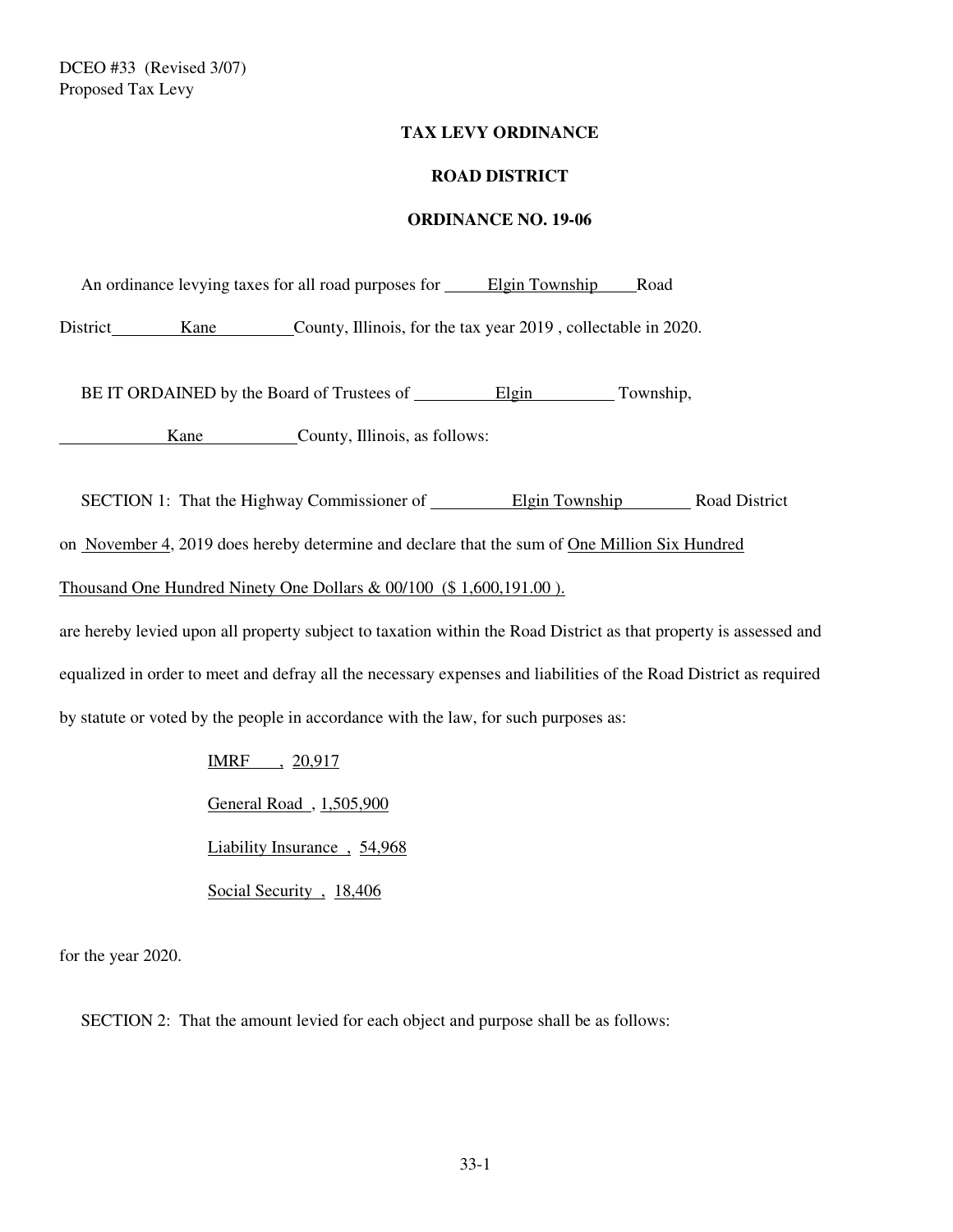|                                                             | <b>Amount</b><br><b>Levied</b> |           |
|-------------------------------------------------------------|--------------------------------|-----------|
| <b>GENERAL ROAD FUND</b>                                    |                                |           |
| <b>ADMINISTRATION</b>                                       |                                |           |
| Personnel                                                   | $\boldsymbol{0}$               |           |
| <b>Contractual Services</b>                                 | 5,000                          |           |
| Commodities                                                 | 1,200                          |           |
| Capital Outlay                                              | 1,100                          |           |
| Other Expenditures                                          | 23,000                         |           |
| <b>TOTAL ADMINISTRATION:</b>                                |                                | 30,300    |
| <b>MAINTENANCE</b>                                          |                                |           |
| Personnel                                                   | 230,000                        |           |
| <b>Contractual Services</b>                                 | 85,000                         |           |
| Commodities                                                 | 125,000                        |           |
| Capital Outlay                                              | 670,600                        |           |
| Other Expenditures                                          | 365,000                        |           |
| <b>TOTAL MAINTENANCE:</b>                                   |                                | 1,475,600 |
| <b>TOTAL GENERAL ROAD FUND:</b>                             |                                | 1,505,900 |
| REF: General Road & Bridge Tax (605 ILCS 5/6-501 & 5/6-504) |                                |           |
| <b>INSURANCE FUND</b>                                       |                                |           |
| Personnel                                                   | 54,968                         |           |
| <b>TOTAL INSURANCE FUND:</b>                                |                                | 54,968    |

REF: Insurance Tax (745 ILCS 10/9-107)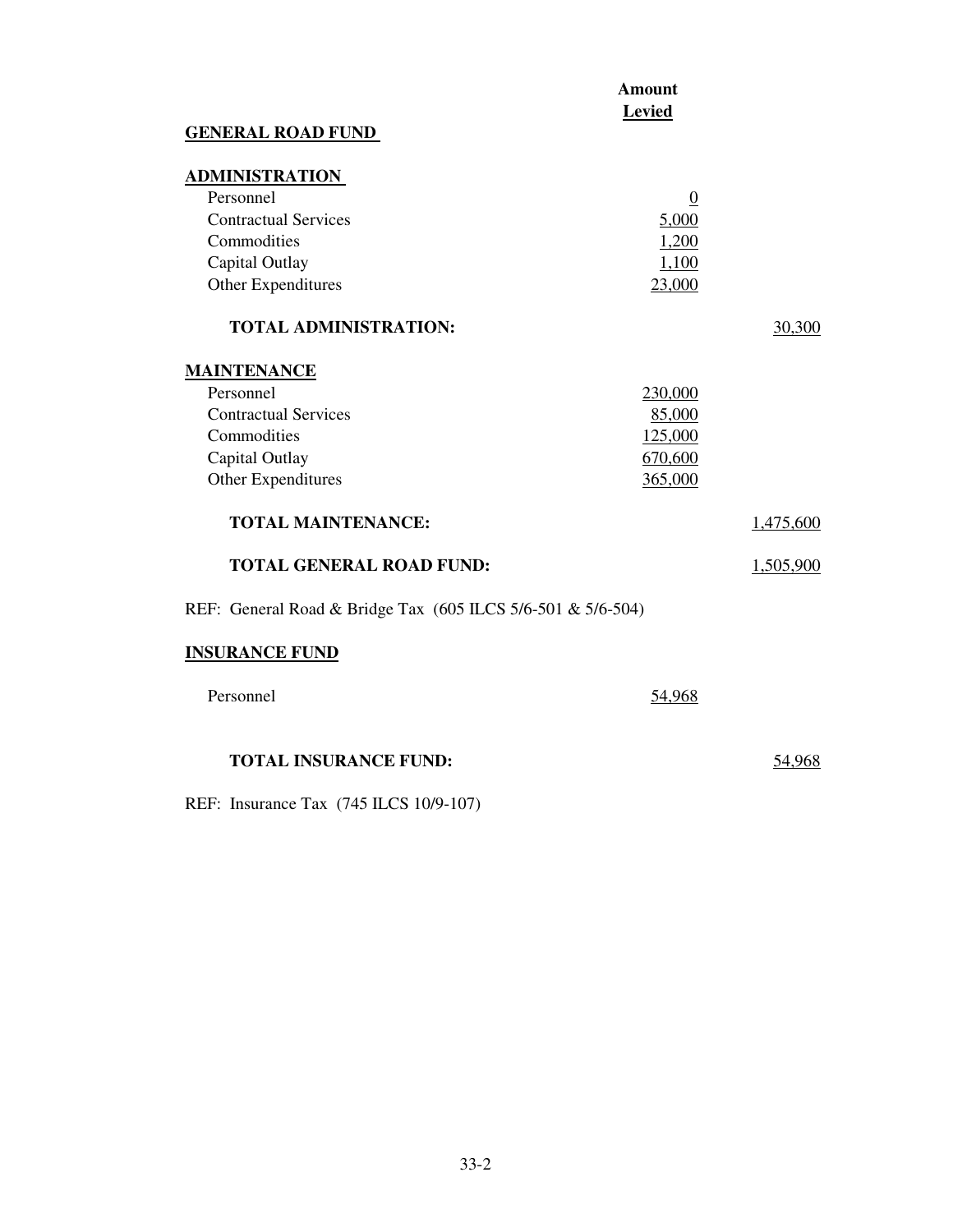|                                                                   | <b>Amount</b><br><b>Levied</b> |           |
|-------------------------------------------------------------------|--------------------------------|-----------|
| ILLINOIS MUNICIPAL RETIREMENT FUND                                |                                |           |
| Personnel                                                         | 20,917                         |           |
| <b>TOTAL IMRF FUND:</b>                                           |                                | 20,917    |
| REF: IMRF Tax (40 ILCS 5/7-171)                                   |                                |           |
|                                                                   |                                |           |
| <b>SOCIAL SECURITY FUND</b>                                       |                                |           |
| Personnel                                                         | 18,406                         |           |
| <b>TOTAL SOCIAL SECURITY FUND:</b>                                |                                | 18,406    |
| REF: Social Security Tax (40 ILCS 5/21-110 & 5/21-110.1)          |                                |           |
| <b>TAX LEVY SUMMARY</b>                                           |                                |           |
| Road & Bridge Tax                                                 | 1,505,900                      |           |
| <b>Insurance Tax</b>                                              | 54,968                         |           |
| Illinois Municipal Retirement Tax                                 | 20,917                         |           |
| Social Security Tax                                               | 18,406                         |           |
| <b>TOTAL TAXES LEVIED:</b>                                        |                                | 1,600,191 |
| Amount to be Levied was determined by the Highway Commissioner of |                                |           |

Elgin Township Road District.

Highway Commissioner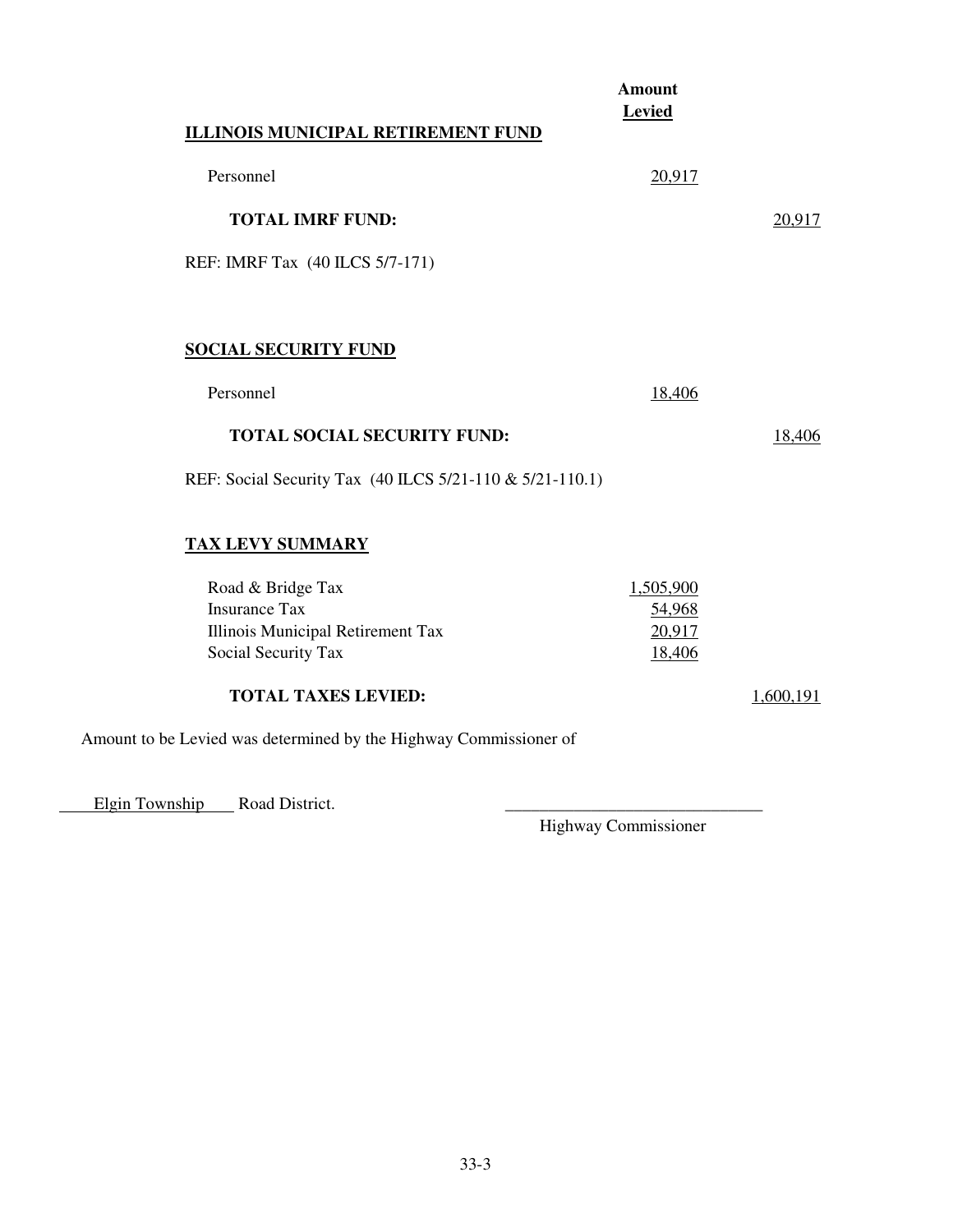SECTION 3: That the Town Clerk shall file with the County Clerk of said County of

Kane strategies on or before the last Tuesday of December, a duly certified copy of this ordinance.

 SECTION 4: That the Board of Trustees does hereby certify that the amount levied herein is necessary to be raised by taxation for road purposes for **Elgin Township** Road District.

 SECTION 5: That if any section, subdivision, or sentence of this ordinance shall for any reason be held invalid or to be unconstitutional, such finding shall not effect the validity of the remaining portion of this ordinance.

SECTION 6: That this ordinance shall be in full force and effect after its adoption, as provided by law.

ADOPTED this \_\_\_\_\_ day of , 2019 pursuant to a roll call vote by the Board of

Trustees of Elgin Township, Kane County, Illinois.

| <b>BOARD OF TRUSTEES</b> | <b>AYE</b> | $\overline{\text{MAX}}$ | <b>ABSENT</b> |
|--------------------------|------------|-------------------------|---------------|
| <b>Trustee Guerra</b>    |            |                         |               |
| <b>Trustee Tepe</b>      |            |                         |               |
| Trustee Van Weelden      |            |                         |               |
| <b>Trustee Poulton</b>   |            |                         |               |
| <b>Chairman Ramirez</b>  |            |                         |               |

 $\overline{\phantom{a}}$  , and the contract of the contract of the contract of the contract of the contract of the contract of the contract of the contract of the contract of the contract of the contract of the contract of the contrac

Town Clerk Chairman - Board of Trustees